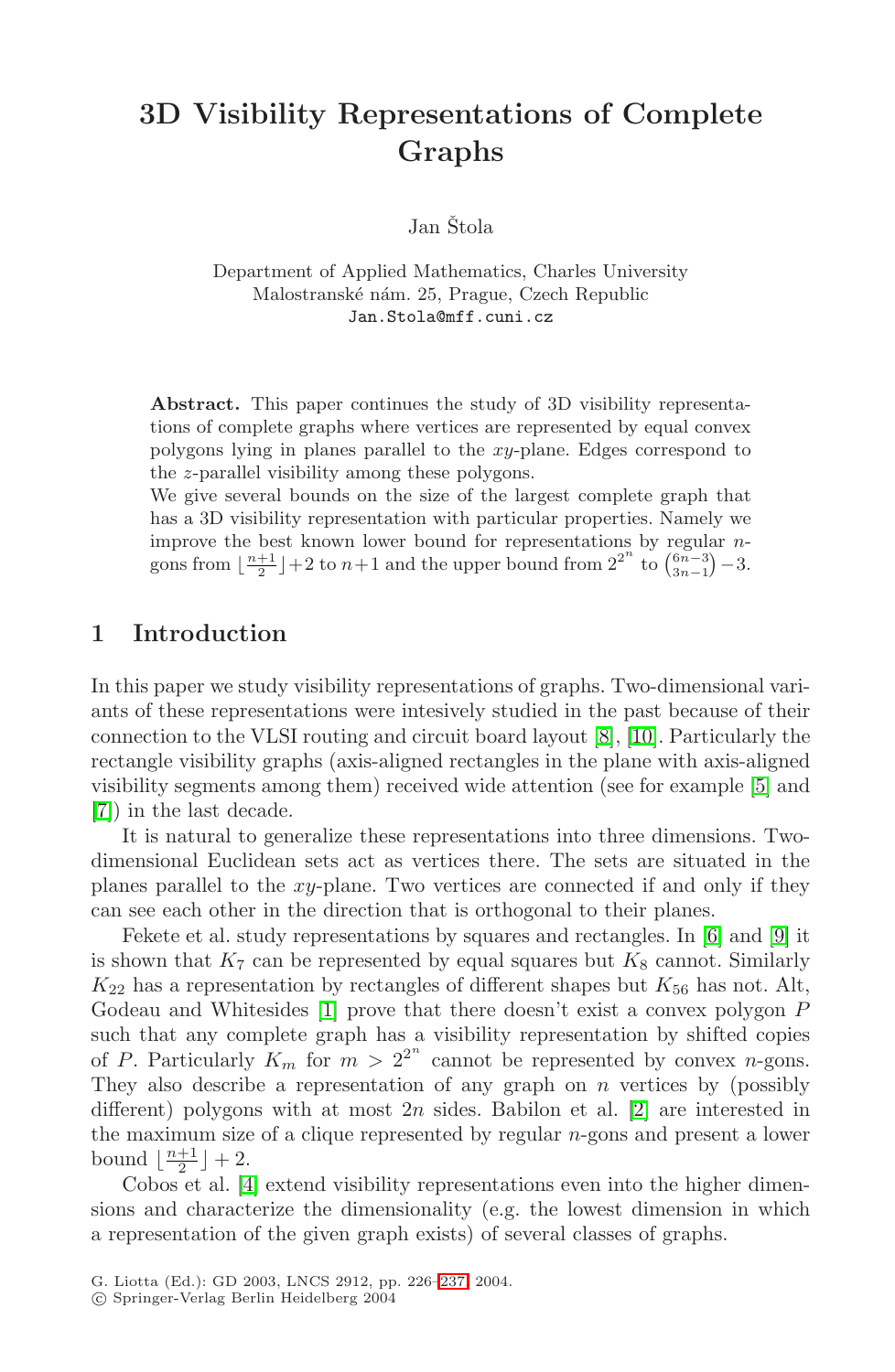We continue in the study of the maximum size of a complete graph with a visibility representation where vertices are represented by shifted copies of a given (open) polygon. It can be easily shown (see for example [\[1\]](#page-11-0)) that a complete graph of an arbitrary size can be represented by any non-convex polygon. So, our attention is restricted to convex polygons only. Therefore the term polygon means convex polygon in the sequel.

Let  $s(P)$  denote the maximum size of a complete graph with a visibility representation by copies of the polygon  $P$ . Denote by  $R_n$  a regular n-gon. It was shown in [\[1\]](#page-11-0) and [\[2\]](#page-11-0) that  $\lfloor \frac{n+1}{2} \rfloor + 2 \leq s(R_n) \leq 2^{2^n}$ . We improve both sides of this estimate.

## **2 Coordinates**

Let's remind the notion of polygon coordinates in a visibility representation (introduced in [\[2\]](#page-11-0)). Firstly note that because of the openness of the polygons used in the representation we can expect that no two projections (into the plane  $z = 0$ ) of sides of the polygons lie in the same line. Let P be a projection of some polygon into the plane  $z = 0$ . Denote by  $u_i, i \in \{1, \ldots, n\}$  the unitary vector orthogonal to the *i*-th side of P. We choose the orientation of  $u_i$  such that  $u_i$ aims out of P.

Note that the definition of  $u_i$  doesn't depend on the selection of  $P$  because all polygons in the representation are shifted copies of the same polygon.

Now consider projections of i-th sides of all polygons from the representation. The *i-th coordinate* of the polygon  $P$  is the integer number that denotes the order (in the direction of  $u_i$ ) of the projection of the *i*-th side of P among the projections of i-th sides of the other polygons.

The polygon coordinates allow us to recognize configurations that cannot appear in a representation of a complete graph.

**Lemma 1.** [\[2\]](#page-11-0) Let  $P, Q, R$  be n-gons whose *i*-th coordinates are monotone for every  $i \in \{1, \ldots, n\}$ . If the z-coordinates of those polygons are also monotone then P cannot see R along the z-axis.

## **3 Relationships**

It is important to understand that individual coordinates of polygons are not independent.

**Lemma 2.** Let P and Q be polygons from a visibility representation. Let  $(p_1, \ldots, p_n)$  $p_n)$  and  $(q_1,\ldots,q_n)$  be their coordinates. There exist  $i,j \in \{1,\ldots,n\}$ ,  $i < j$  such that one of the following conditions is satisfied:

 $-p_k < q_k$  for  $k \in \{i, \ldots, j-1\}$  and  $p_k > q_k$  otherwise  $-p_k > q_k$  for  $k \in \{i, \ldots, j-1\}$  and  $p_k < q_k$  otherwise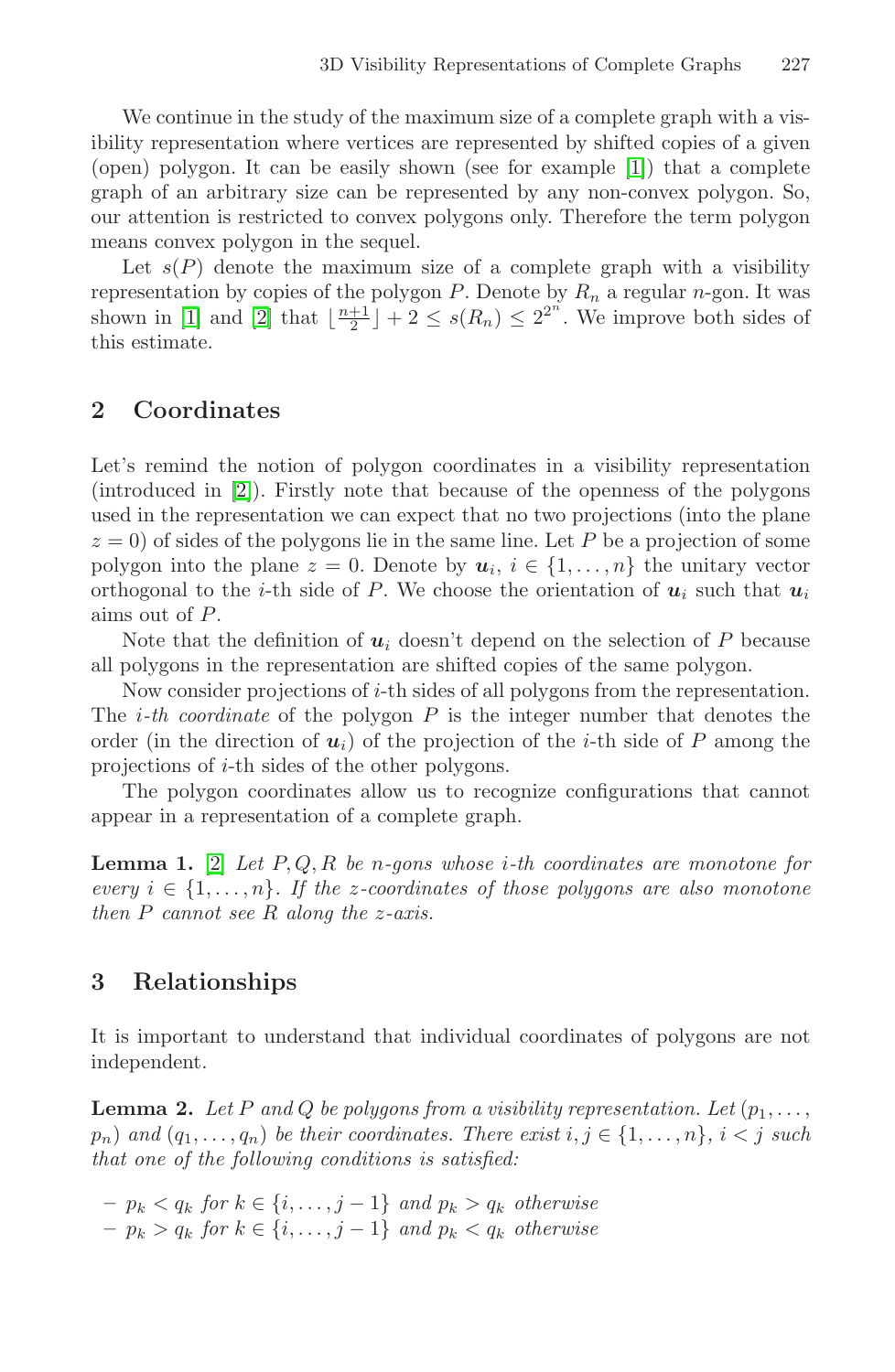*Proof.* Let  $Q'$  be a projection of  $Q$  into the plane of  $P$ . Denote by  $u$  the translation vector from P to  $Q'$  and by  $l_k$  the line that goes through the origin and is parallel to the  $k$ -th side of  $P$ . Let  $u_k$  be the vector from the definition of polygon coordinates. The line  $l_k$  (that is orthogonal to  $u_k$ ) divides the plane into two half planes. We call them positive and negative depending on the fact whether  $u_k$  points into them or not. It is clear that  $p_k < q_k$  if and only if *u* points into the positive half plane.

Now consider all lines  $l_k$  together. The polygon P is convex. Therefore one of the following two possibilities must occur.

- **–** There exist i and j such that *u* lies in the positive half planes that correspond to lines  $l_k$ ,  $i \leq k < j$  and in the negative half planes that correspond to the other lines.
- **–** There exist i and j such that *u* lies in the negative half planes that correspond to lines  $l_k$ ,  $i \leq k < j$  and in the positive half planes that correspond to the other lines.

And that is a reformulation of what we want to prove.  $\square$ 

**Definition 1.** Let P and Q be polygons in a visibility representation. Denote by i and j the numbers from the previous lemma. We say that  $P$  has a relationship  $(i, j)$  to Q if the first condition is satisfied. Otherwise we say that P has to Q a relationship  $(j, i)$ . Finally the relationship between P and Q is the relationship of the polygon with the smaller z-coordinate to the other one.

Consider relationships in a representation by the given polygon P. Each relationship corresponds to one part of the plane divided by cuts (going through the origin) that are parallel to the individual sides of  $P$ . For example we have  $2n$ relationships for a general n-gon or for a regular 2n-gon. We denote this number by  $r(P)$ .

Now we can reformulate Lemma 1. in terms of relationships.

**Lemma 3.** Let  $P, Q, R$  be polygons from a visibility representation. If P has to Q the same relationship as Q has to R then if Q lies (according to the  $z$ coordinate) between P and R then P cannot see R.

## **4 Upper Bounds**

In this section we present several upper bounds on the size of a complete graph with a visibility representation with particular properties. Firstly we improve the upper bound for  $s(R_n)$  by using the notion of relationships.

**Theorem 1.** If P is a polygon then  $s(P) \leq [e \cdot r(P)!]$ .

*Proof.* We proceed by induction on  $r(P)$ . Let's suppose that there are  $k + 1$ relationships in the given visibility representation. Divide polygons into sets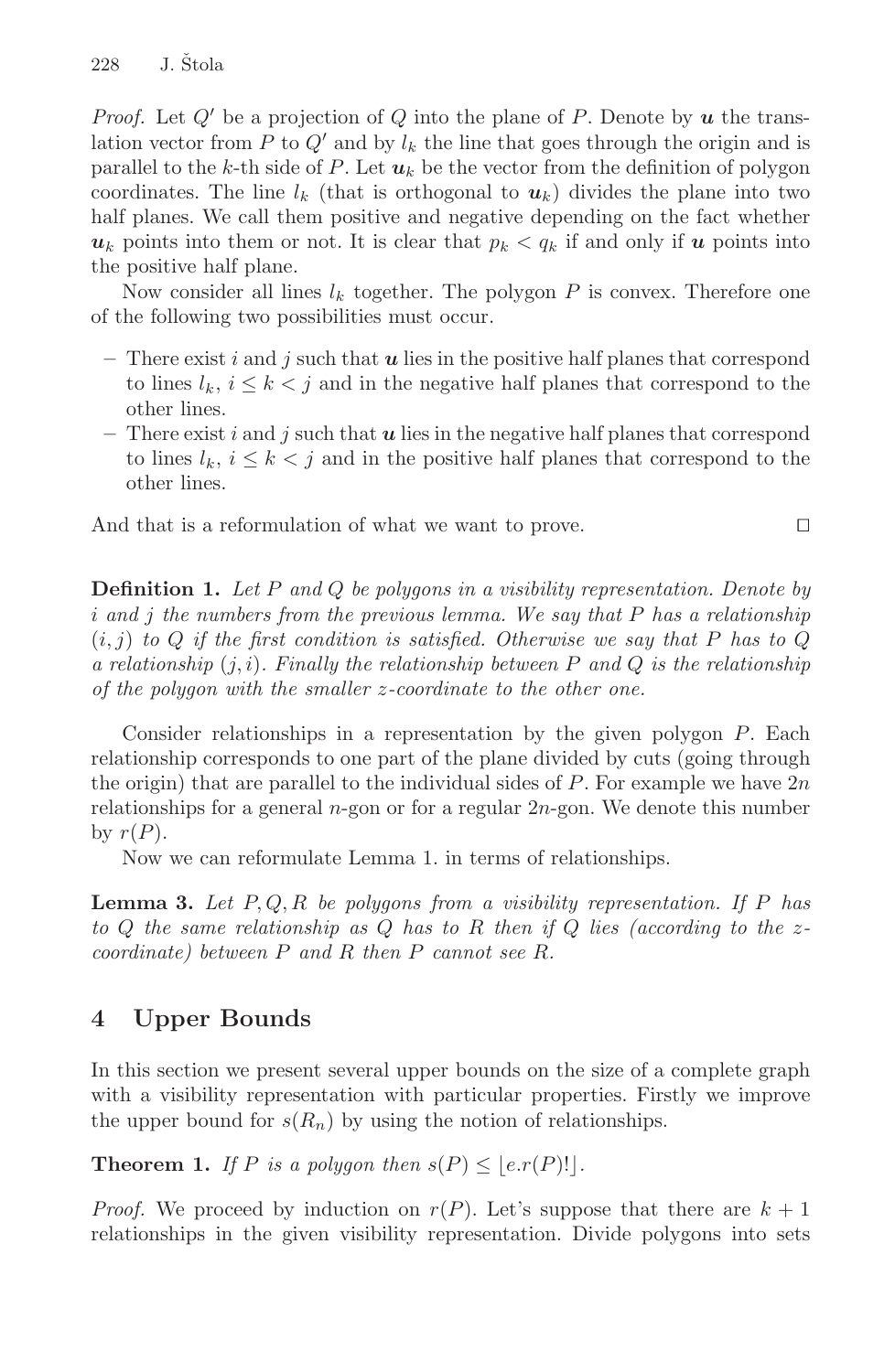$M_1,\ldots,M_{k+1}$  according to their relationship to the polygon with the maximum z-coordinate.

If r is a relationship that corresponds to the set  $M_i$  then there are no two polygons in  $M_i$  with this relationship. Otherwise these two polygons together with the one with the maximum z-coordinate would fulfill presumptions of Lemma 3. Hence, there are at most k types of relationships among polygons in  $M_i$ . Therefore  $|M_i| \leq \lfloor e.k! \rfloor$  and there is at most  $1 + (k+1)\lfloor e.k! \rfloor = \lfloor e.(k+1)! \rfloor$  polygons in the whole representation.

It remains to prove the simplest case  $k = 1$ . If there is only one type of relationship in the representation then there can be at most  $2 = \lfloor e.1 \rfloor$  polygons. Otherwise we would be able to apply Lemma 3. to any triple of polygons.  $\Box$ 

Later in the paper we derive an estimate with a better asymptotic behavior than the previous one but the previous estimate of  $s(R_n)$  gives the best known upper bounds for  $n$  equal to 5, 6, 8 and 10.

For the sake of simplicity we work in the rest of this paper with objects in different parallel planes as if they are in the same plane. From the formal point of view such a description should be understood as an operation on projections into a common plane and projections of a result back to the individual planes.

In the rest of this section we denote by  $X_i$  the first vertex of the *i*-th polygon from the representation. We also say that polygons  $P_1, \ldots, P_k$  are in z-order if they are ordered according to their increasing z-coordinate.

**Lemma 4.** Let polygons  $P_1, \ldots, P_k$  (in z-order) form a visibility representation of  $K_k$ . If  $X_1 \ldots X_k X_1$  form a boundary of a convex polygon then  $k \le r(P_1)+2$ .

*Proof.* Denote by  $u_i$  the vector  $X_{i+1} - X_i$ .  $X_1X_2 \ldots X_kX_1$  is a boundary of a convex polygon. Therefore  $(u_i)_{i=1}^{k-1}$  is a sequence of vectors that rotate around the origin by less than  $2\pi$ .

The vector  $u_i$  is clearly a translation vector from  $P_i$  to  $P_{i+1}$ . This vector determines the relationship between  $P_i$  and  $P_{i+1}$ . Because of the rotation around the origin and Lemma 3. there cannot be two equal relationships between polygons  $P_i$  and  $P_{i+1}$ , with one exception – the relationship between  $P_1$  and  $P_2$  could be the same as the relationship between  $P_{k-1}$  and  $P_k$ . Hence  $k \leq r(P_1) + 2$ .  $\Box$ 

Regular  $(2n + 1)$ -gons can have two types of relationships  $(i, j)$ :  $(j - i)$  mod  $(2n+1)$  could be either n or  $n+1$ . For  $(4n+1)$ -gons the first situation corresponds to the pull of the upper polygon by a vertex and the second to the pull by an edge. The opposite holds for  $(4n+3)$ -gons. That is why we call such relationships edge-relationships and vertex-relationships.

**Definition 2.** Let V be a vertex of a regular  $(2n+1)$ -gon P with the center  $S_P$ . Denote by  $P'$  the copy of P shifted by the vector  $S_P V$ . We call the relationship of  $P$  to  $P'$  V-relationship (or the relationship V).

Let  $E$  be an edge of  $P$ . If we replace  $V$  in the previous paragraph by the center of E we get the definition of  $E$ -relationship (the relationship  $E$ ). The following two lemmas give us the basic properties of these relationships.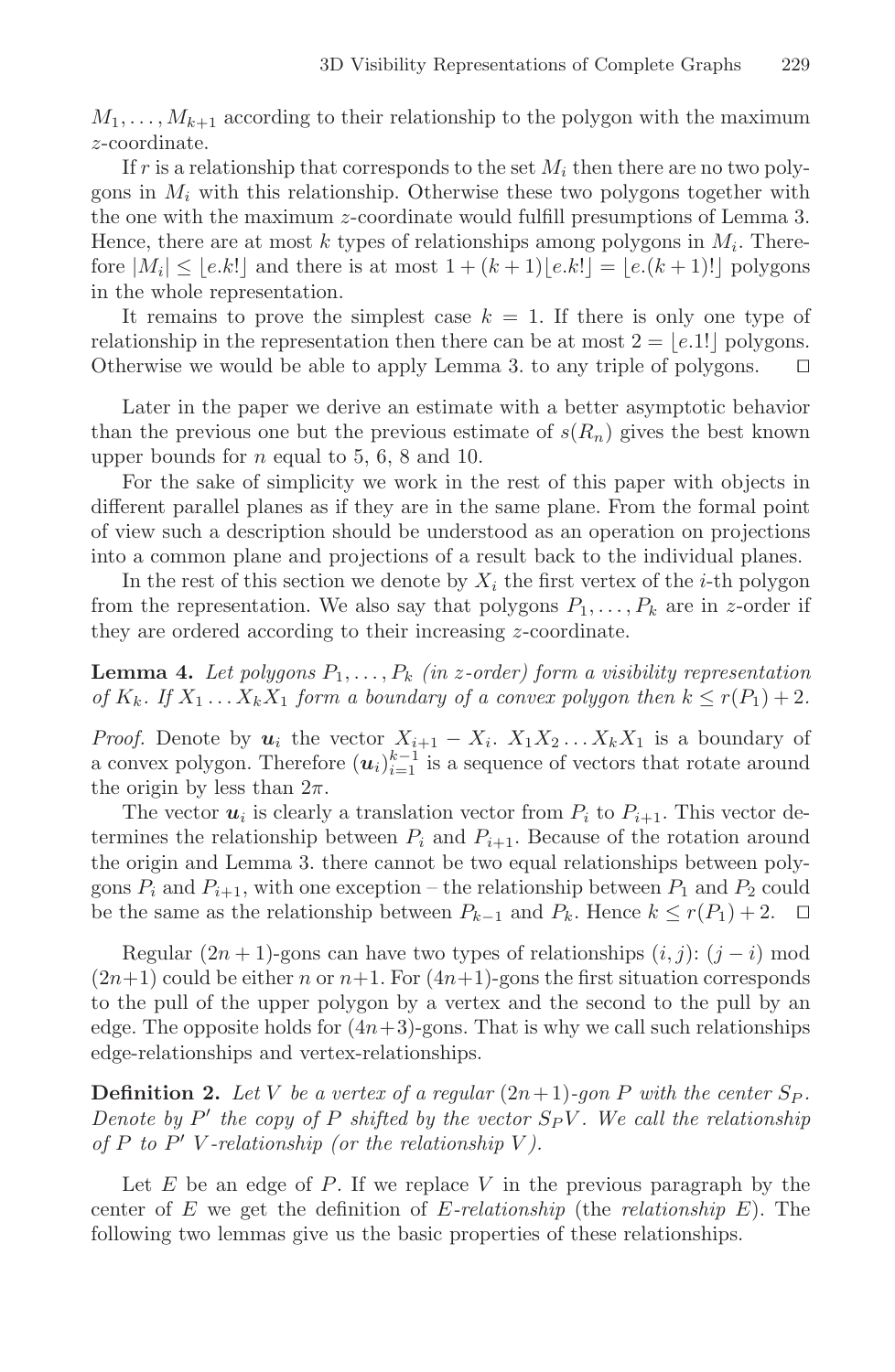

**Lemma 5.** Let  $P, Q, R$  (in z-order) be regular  $(4n + 1)$ -gons from a visibility representation. Denote by  $V_i$  (E<sub>i</sub>) the i-th vertex (edge) of P. If P and Q have  $E_i$ -relationship and Q and R have  $V_{i+1}$ -relationship then P and R cannot see each other.

*Proof.* Let's rotate the whole situation such that the vector  $V_iV_{i+1}$  is parallel to the vector (1,0). Denote by  $p_l$  ( $p_r$ ) the line that contains  $E_{i-n-1}$  ( $E_{i+n+1}$ ) – the edge going from the vertex with the smallest (biggest) x-coordinate that goes away from  $E_i$ . It is clear that P and R cannot see each other if the translation vector between  $Q$  and  $R$  is lying between  $p_r$  and  $p_l$ , but the translation vector that corresponds to  $V_{i+1}$ -relationship has to lie between  $V_{i+n+2}V_{i+n+1}$ and  $V_{i-n}V_{i-n+1}$ .



**Lemma 6.** Let  $P, Q, R$  (in z-order) be regular  $(4n + 3)$ -gons from a visibility representation. Denote by  $V_i$  (E<sub>i</sub>) the *i*-th vertex (edge) of P. If P and Q have  $V_i$ -relationship and Q and R have  $E_i$ -relationship then P and R cannot see each other.

*Proof.* We proceed in the same way as in the previous proof.  $\square$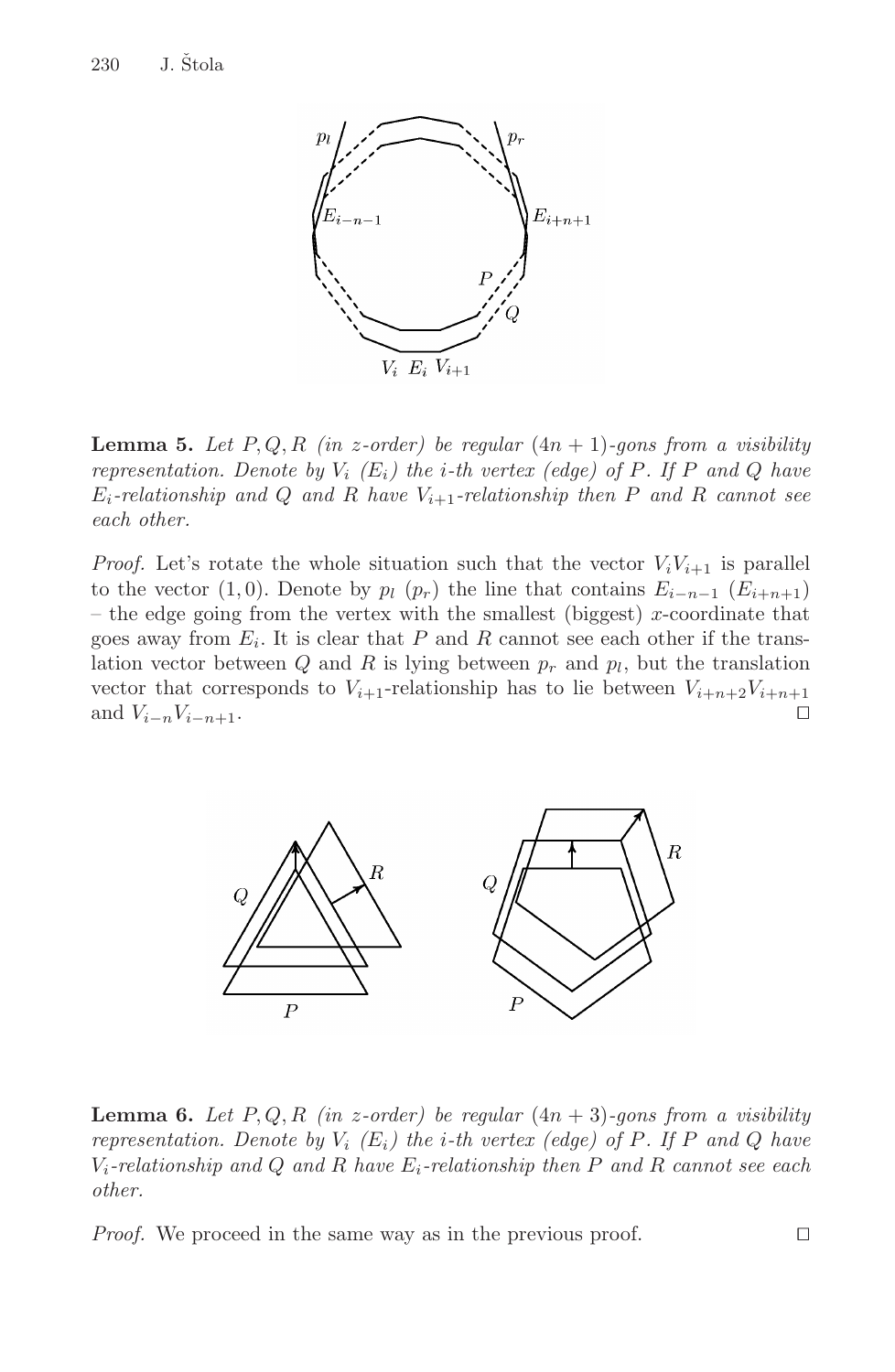Lemma 4. gives an upper bound  $2n + 2$  for regular  $2n$ -gons. Using Lemmas 5. and 6. we can prove the same bound also for regular  $(2n + 1)$ -gons.

**Lemma 7.** Let regular  $(2n + 1)$ -gons  $P_1, \ldots, P_k$  (in z-order) form a visibility representation of  $K_k$ . If the centers of the polygons form a boundary of a convex polygon then  $k \leq 2n + 2$ .

*Proof.* We prove the lemma for  $(4n + 1)$ -gons. The proof for  $(4n + 3)$ -gons is similar.

Using the same argument as in the proof of Lemma 4. we can show that there cannot be the same relationships between polygons  $P_i$  and  $P_{i+1}$ . Again with one exception – the relationship between  $P_1$  and  $P_2$  could be the same as the relationship between  $P_{k-1}$  and  $P_k$ .

Without loss of generality we can assume that the vertices and edges are numbered such that the relationship between  $P_1$  and  $P_2$  is  $V_1$  or  $E_1$  and that the sequence of relationships between  $P_i$  and  $P_{i+1}$  is a subsequence of  $V_1E_1V_2...$  $E_mV_1$  or  $E_1V_2E_2...E_mV_1E_1$ , where  $m = 4n + 1$ . Due to Lemma 5. we know that this sequence doesn't contain any pair  $E_iV_{i+1}$ .

Hence, it is sufficient to show that a subsequence avoiding mentioned pair that is chosen

 $-$  from  $E_1V_2 \ldots E_mV_1$  has length at most m,

 $-$  from  $V_1E_1V_2...E_mV_1$  has length at most  $m+1$ .

We proceed by induction, for  $m = 1$  the claim holds because we have to leave at least one relationship from the sequences  $E_1V_2$  and  $V_1E_1V_2$ .

Let's consider what can remain from the first two relationships in the first case. If we omit  $E_1$  then by the second case the length of the subsequence is at most m. If we omit  $V_2$  we get the first case for a shorter sequence and again the length at most m.

In the second case we have to consider the first three relationships. If we omit  $V_1$  then by the first case the length of the subsequence is at most m. If we omit  $E_1$  then we get the second case for a shorter sequence and the length at most  $m + 1$ . Finally if we omit  $V_2$  we get again the length at most  $m + 1$  by the first  $\Box$ 

We demanded that corresponding points of polygons lie in a convex position and that polygons are ordered according to their z-coordinates. Let's see how the situation changes when we remove the second requirement.

**Lemma 8.** Let polygons  $P_1, \ldots, P_k$  form a visibility representation of  $K_k$ . If  $X_1 \ldots X_k X_1$  form a boundary of a convex polygon then  $k \leq 3r(P_1)$ .

*Proof.* Let  $u_i$  has the same meaning as in the proof of Lemma 4. Denote by  $r_i$  the relationship that corresponds to the translation vector  $\pmb{u}_i$ .  $(\pmb{u}_i)_{i=1}^k$  is a sequence of vectors that rotate around the origin by less than  $2\pi$ . Therefore the relationships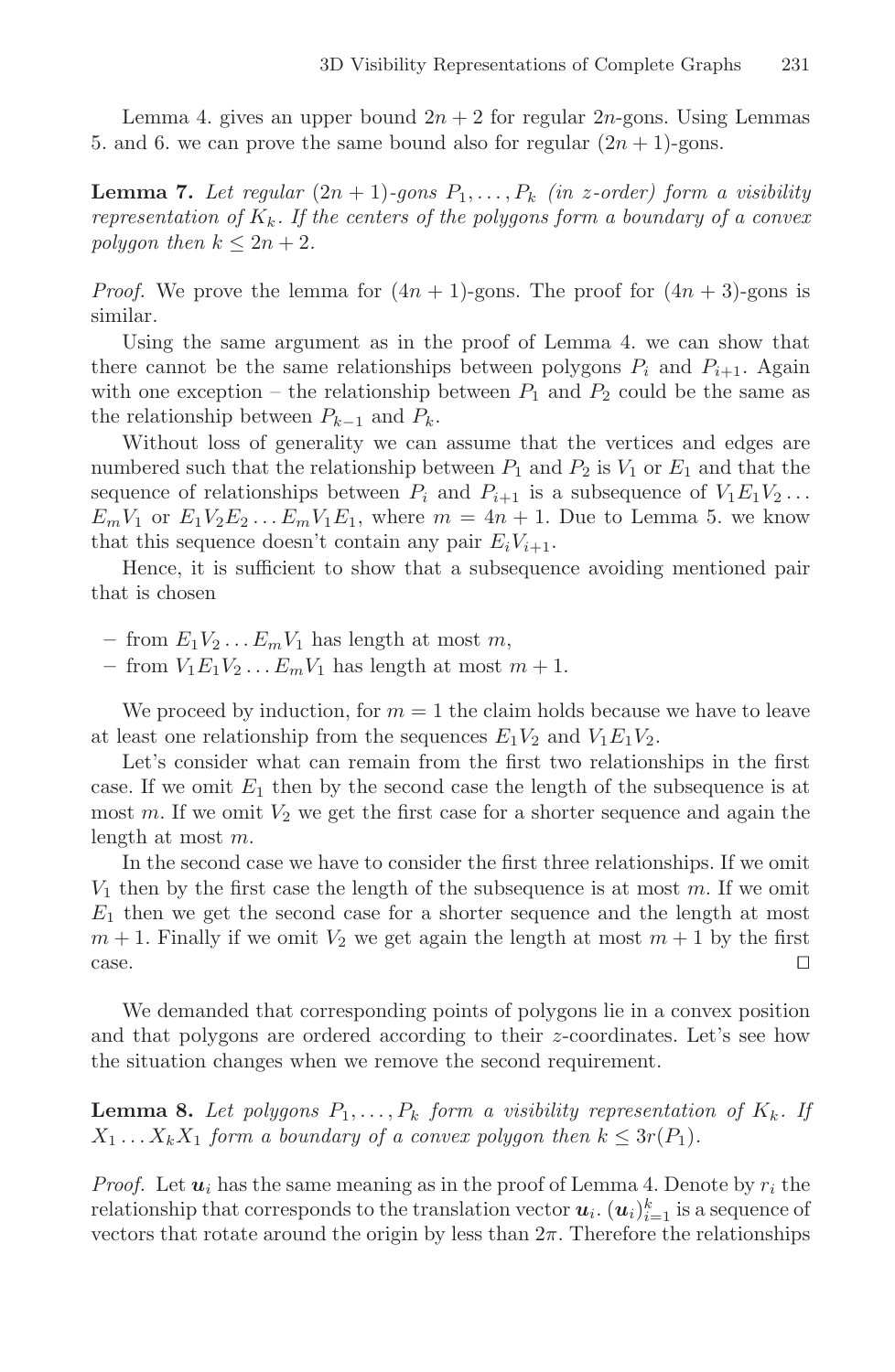that occur multiple times in the sequence  $(r_i)$  must have all occurrences adjacent  $(after possible renumbering).<sup>1</sup>$ 

If the sequence is longer than  $3r(P_1)$  then in the sequence  $(r_i)$  there must exist a constant segment of length at least 4. This segment corresponds to the sequence of at least 5 polygons with the same relationships. It is always possible to choose from those polygons a subsequence of length 3 with monotone zcoordinates. According to Lemma 3. polygons with this property cannot lie in a representation of a complete graph. Therefore  $k \leq 3r(P_1)$ .

Again we can use Lemmas 5. and 6. to improve the estimate for  $(2n+1)$ -gons.

**Lemma 9.** Let regular  $(2n+1)$ -gons  $P_1, \ldots, P_k$  form a visibility representation of  $K_k$ . If the centers of the polygons form a boundary of a convex polygon then  $k \leq 3(2n+1)$ .

Proof. We proceed in the same way as in the previous proof to the definition of the sequence  $(r_i)_{i=1}^k$ . There we have to utilize the fact that some relationships cannot be adjacent. We show the proof only for  $(4n + 1)$ -gons because the argument for  $(4n + 3)$ -gons is similar.

There cannot be the relationship  $E_i$  immediately followed by the relationship  $V_{i+1}$  or  $V_i$  in the sequence  $(r_i)$ . Without loss of generality we can assume that vectors  $u_i$  turn from  $E_i$  to  $V_{i+1}$ , otherwise we can take the opposite numbering of polygons.

Let's group the relationships into  $4n+1$  groups such that there are relationships  $E_i$  and  $V_{i+1}$  in the *i*-th group. Members from the same group are (after possible renumbering) adjacent in the sequence  $(r_i)$ . If the sequence is longer than  $3(4n+1)$  then there must be a segment of length at least 4 whose members belong into the *i*-th group for some  $i \in \{1, \ldots, 4n+1\}$ . By the construction the relationships  $E_i$  are before  $V_{i+1}$  in this segment. The segment corresponds to the sequence of at least 5 polygons from which we can chose a subsequence of 3 polygons with monotone z-coordinates. These three polygons have one type of relationship or  $E_i$ -relationship followed by  $V_{i+1}$ -relationship. According to Lemma 3. or 5. such polygons cannot lie in a representation of a complete graph. 

If we remove the requirement for a convex position of corresponding points of polygons we get a general estimate of  $s(P)$ .

# **Theorem 2.**  $s(P) \leq {6r(P)-3 \choose 3r(P)-1} - 3$ .

*Proof.* Due to the upper bound for the Erdős-Szekeres problem presented in [\[3\]](#page-11-0) there exist among any  $\binom{6r(P)-3}{3r(P)-1} - 2$  points in the plane at least  $3r(P) + 1$  points in a convex position.

Choose an arbitrary point of P. If we have a representation with more than  $\binom{6r(P)-3}{3r(P)-1}$  – 3 polygons then there exists a group of at least  $3r(P) + 1$  of them

<sup>1</sup> It could happen that a part of the occurrences lies at the start of the sequence and a part at the end.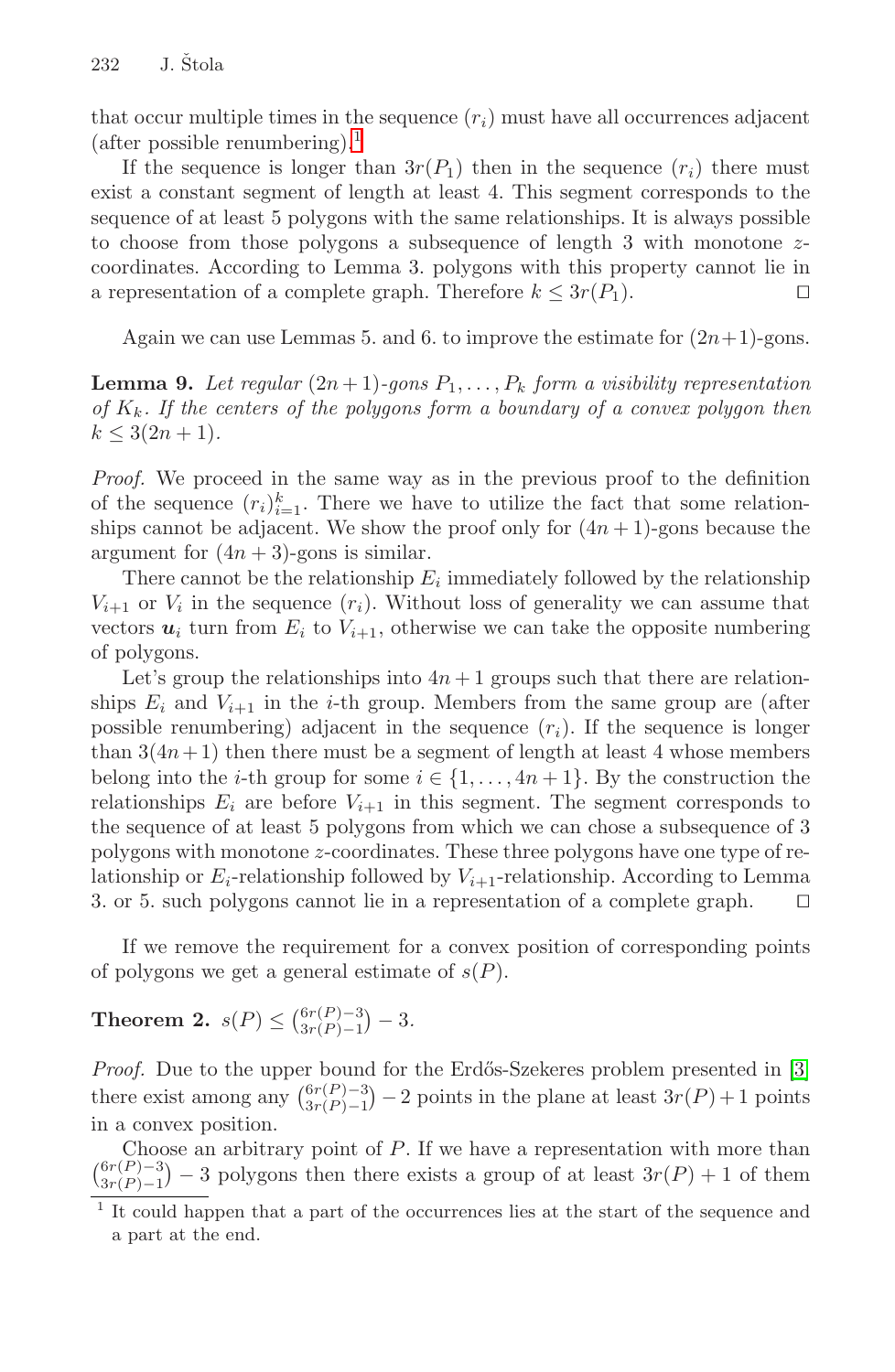such that their points that correspond to the chosen point are in a convex position. According to Lemma 8. such a group cannot appear in a representation of a complete graph. 

Particularly we improved the best known upper bound for  $s(R_n)$ .

**Corollary 1.**  $s(R_n) \leq {6n-3 \choose 3n-1} - 3 \approx 2^{6n}$ .

*Proof.* For even n this result is a consequence of the previous theorem. If n is odd then we can repeat the previous proof and use Lemma 9. instead of Lemma 8. at the end. 

The last exponential estimate doesn't look very tight after the linear estimates from the rest of the paper. Below we show that its exponential behavior could not be improved by the used technique. So far, the only forbidden configuration was a triple of polygons where the middle one blocked the visibility between the other two polygons. There exist representations of an exponential size that don't contain this configuration.

**Lemma 10.** Let  $P, Q, R$  (in z-order) be regular n-gons from a visibility representation. If the relationship between  $P$  and  $Q$  is different from the relationship between Q and R and

- $-$  for  $n = 4k + 1$  the relationship between P and Q is a vertex-relationship, or it is an E-relationship but the relationship between  $Q$  and  $R$  is not a Vrelationship such that  $V \in E$ ,
- $-$  for  $n = 4k + 3$  the relationship between P and Q is an edge-relationship, or it is a V-relationship but the relationship between  $Q$  and  $R$  is not an  $E$ relationship such that  $V \in E$ ,

then polygon  $P$  can see  $R$  provided that the translation vectors among  $P, Q$  and R are sufficiently small.

*Proof.* Let  $(i, j)$  be the relationship between P and Q. If the translation vector from P to Q is sufficiently small then the i-th side of P intersects the  $(i-1)$ -th side of Q and the j-th side of Q intersects the  $(j-1)$ -th side of P. Denote by  $p_k$  the line that contains the k-th side of Q. If the translation vector from Q to R lies in the opposite half plane given by the line  $p_{i-1}$  (respectively  $p_i$ ) than polygon Q then P and R can see each other in the neighborhood of the  $(i-1)$ -th (resp. the *j*-th) side of  $Q$ .

Before we continue we must understand how to find for the given translation vector *u* all vectors that correspond to the same relationship. It is clear from the proof of Lemma 2. that those vectors are the ones between the sides that form the smallest positive and the smallest negative angle with *u*.

With this information we can rewrite the first paragraph into the words of relationships. The situation is simple for  $2n$ -gons because for their relationships  $(i, j)$  we have  $(j - i) \equiv n \mod 2n$ . Hence, the  $(i - 1)$ -th and j-th side form the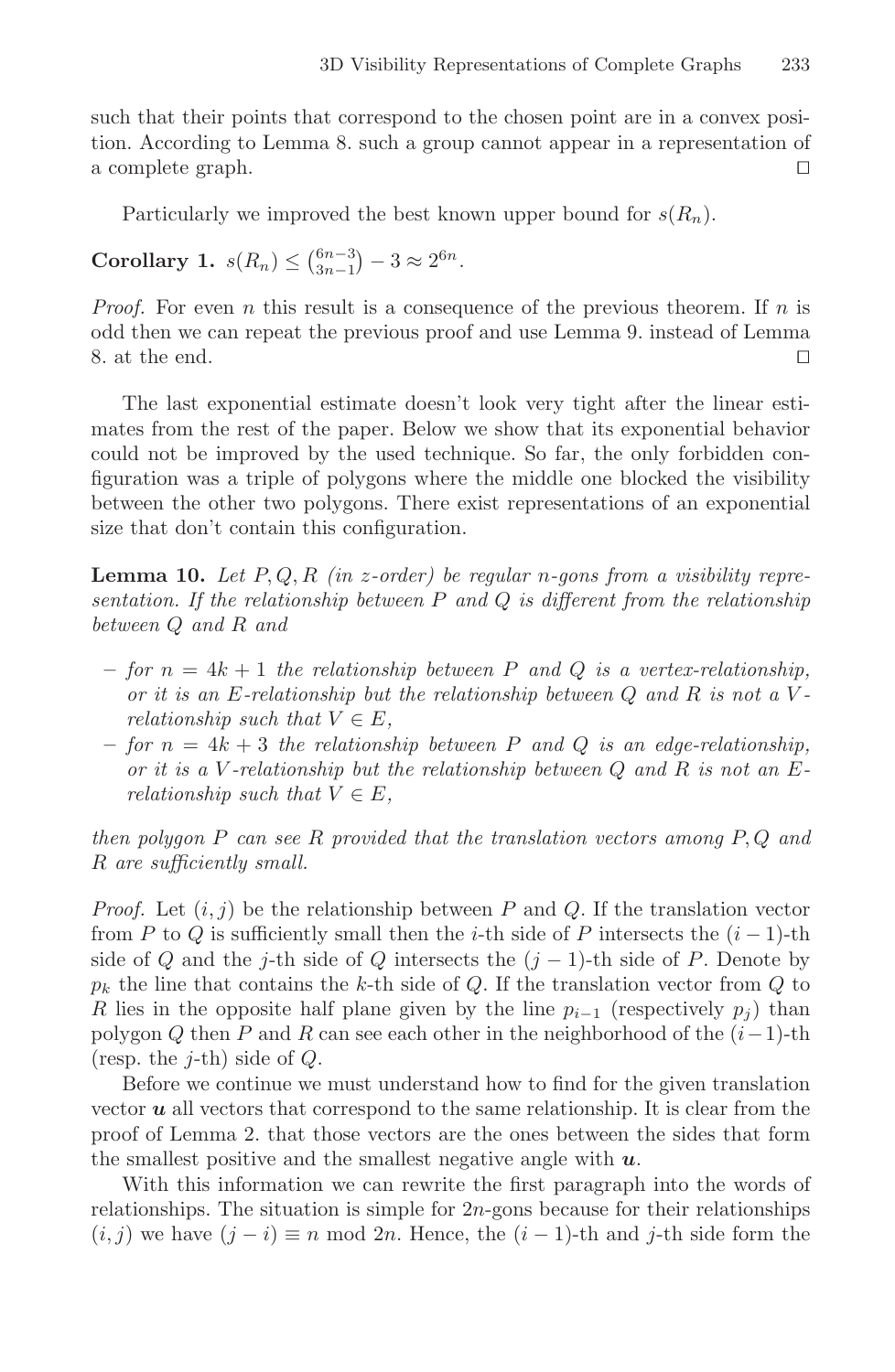smallest angle and translation vectors between them correspond to one relationship – the relationship between  $P$  and  $Q$ . If  $Q$  and  $R$  have a different relationship then  $P$  can see  $R$  provided that the translation vectors are small.

We can use a similar argument for  $(4n+1)$ -gons and a vertex-relationship or for  $(4n+3)$ -gons and an edge-relationship between P and Q.

The remaining situations are slightly more complicated because there are two sides between the  $(i - 1)$ -th and the j-th side of Q. The translation vectors between those sides correspond to the relationships  $V_l E_l V_{l+1}$  (for  $(4n+1)$ -gons) or  $E_{l-1}V_lE_l$  (for  $(4n + 3)$ -gons). Therefore P can see R if Q and R don't have a relationship adiacent to the relationship between P and Q. □ a relationship adjacent to the relationship between P and Q. 

**Theorem 3.** There exists a visibility representation with  $4^n$  (resp.  $4^{n+1}$ ) regular 2n-gons (resp.  $(2n + 1)$ -gons) where every triple of polygons alone form a representation of  $K_3$ .

*Proof.* Let's choose n adjacent relationships for  $2n$ -gons or relationships  $V_1, \ldots,$  $V_{n+1}$  for  $(2n+1)$ -gons. It is important that all corresponding translation vectors lie in one half plane.

We proceed by induction on the number of chosen relationships. If we have one relationship we place 4 polygons in a direction given by the chosen relationship and set their z-coordinates equal to 2, 1, 4 and 3 subsequently.

Let's suppose that we have a construction for k relationships. The  $(k+1)$ -th relationship corresponds to the translation vectors between two half lines  $p_l$  and  $p_r$ . Consider projections (to the plane  $z = 0$ ) of the centers of all polygons from the construction. Draw two tangents to the convex hull of the projections – one parallel to  $p_l$  and one parallel to  $p_r$ . Now we place a copy of the construction for  $k$  relationships to the opposite quadrant determined by the tangents. We repeat the process three times.



We have four copies of  $4^k$  polygons. It is important that polygons from the different copies have  $(k+1)$ -th relationship. Now we place all polygons from the first copy below and from the third copy above the original polygons. The second copy is placed above all other polygons. Finally we proportionally shorten the distances among the centers of the polygons.

Let  $P, Q, R$  (in z-order) be polygons from the construction. If P and Q don't have the same relationship as Q and R then they can see each other because of the previous lemma and the set of relationships considered. The mentioned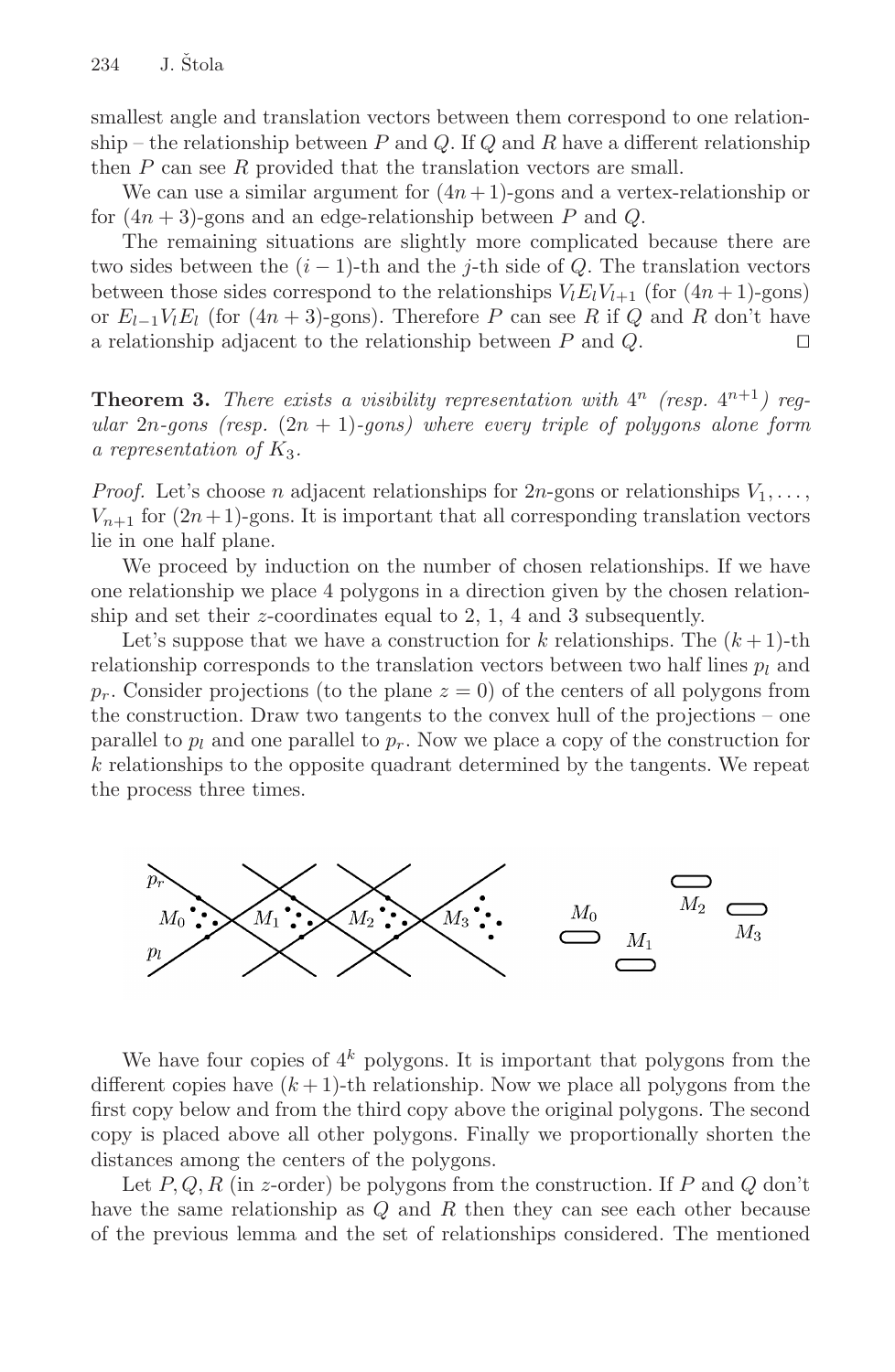relationships cannot be the same because we place individual copies in all steps such that there are no three polygons (in z-order) with  $(k + 1)$ -th relationships among them.

#### **5 Lower Bound**

We improved the best known upper bound for  $s(R_n)$  in the previous section. Now we concentrate on the lower bound.

**Theorem 4.**  $s(R_n) \geq n+1$ .

*Proof.* By [\[2\]](#page-11-0) we have  $s(R_3) \geq 14$ . So, we can assume  $n \geq 4$ .

At first we describe a representation of  $K_n$ . Later we add the  $(n + 1)$ -th polygon to obtain a representation of  $K_{n+1}$ .

Let P be a regular n-gon whose vertices  $v_i$  lie on the unitary circle centered at the origin e.g.  $v_i = (\cos \frac{2\pi}{n} i, \sin \frac{2\pi}{n} i)$ . Polygons  $P_i$  are created by 1/2 long shifts of P in the direction of  $u_i = (\cos(\frac{2\pi}{n}i + \alpha), \sin(\frac{2\pi}{n}i + \alpha))$ , where  $\alpha$  is an angle whose value is determined at the end of the proof. We claim that  $P_i$ moved into planes  $z = i$  form the desired representation of  $K_n$ .

It can be easily verified that we can obtain  $P_{i+1}$  by a rotation of  $P_i$  around the origin by  $\frac{2\pi}{n}$ . Hence,  $P_0$  can see  $P_k$  if and only if  $P_l$  can see  $P_{k+l}, k \in$  $\{1,\ldots,n-1\},\,\tilde{l}\in\{0,\ldots,n-1-k\}.$  Therefore it is sufficient to show that  $P_0$ can see all  $P_k, k \in \{1, ..., n-1\}.$ 

Denote by  $S_i$  the center of the polygon  $P_i$ . We claim that  $P_0$  and  $P_k$  can see each other through the intersection of their inscribed circles, particularly through the intersection X that is in the opposite part (than points  $S_i$ ) of the plane determined by the angle  $S_0OS_k - O$  denotes the origin.

To prove that  $P_0$  and  $P_k$  can see each other through X it is sufficient to show that X is not inside circles circumscribed to the polygons  $P_j$ ,  $0 < j < k$ , e.g. to show that it is at least 1 unit far from their centers.



Let r denote the radius of the circle inscribed to P. We have  $r > 1/2$  because  $r = \cos \frac{\pi}{n}$  and  $n \geq 4$ . So, there exists an intersection of the inscribed circles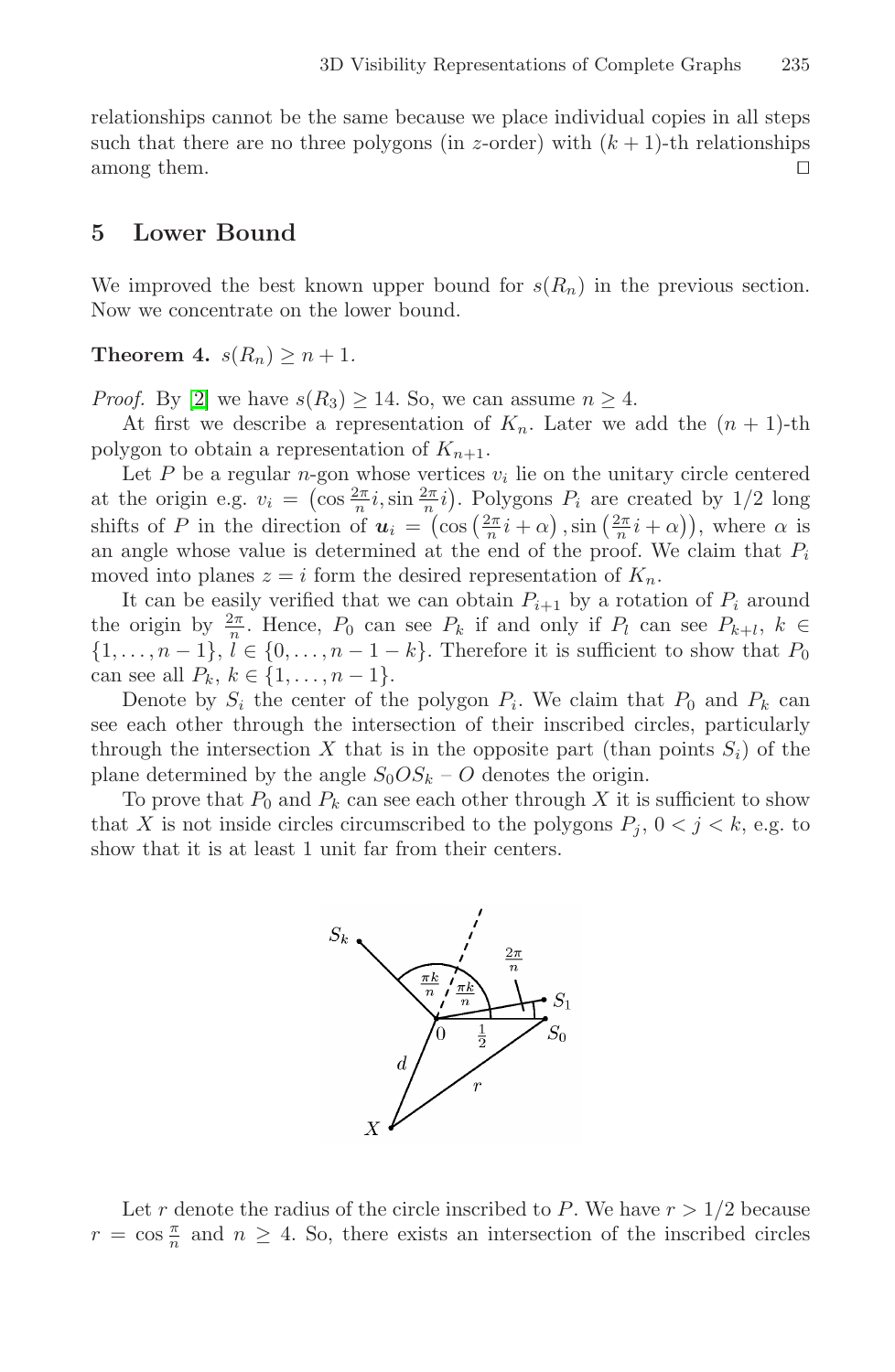outside the angle  $S_0OS_k$  and the point X is correctly defined. The nearest points from  $S_1, \ldots, S_{k-1}$  are  $S_1$  and  $S_{k-1}$ , both equally far. Therefore it remains to prove the inequality  $|XS_1| > 1$ .

Let  $d = |XO|$ . According to the cosines laws we have

$$
|XS_1|^2 = d^2 + \frac{1}{4} - d\cos\left(\frac{n-k+2}{n}\pi\right)
$$

$$
r^2 = d^2 + \frac{1}{4} - d\cos\left(\frac{n-k}{n}\pi\right)
$$

Hence, it is sufficient to show

$$
1 < |XS_1|^2 = r^2 + d\left(\cos\left(\frac{n-k}{n}\pi\right) - \cos\left(\frac{n-k+2}{n}\pi\right)\right) =
$$
\n
$$
= \cos^2\frac{\pi}{n} + 2d\sin\frac{\pi}{n}\sin\left(\frac{k-1}{n}\pi\right),
$$

for  $k \in \{1, \ldots, n-1\}$ . We can ignore the case  $k = 1$  because two adjacent polygons in this representation can see each other and we can write  $\sin \frac{k-1}{n}\pi \ge$  $\sin \frac{\pi}{n}$  for the rest. Our inequality can be rewritten to

$$
1 < \cos^2 \frac{\pi}{n} + 2d \sin^2 \frac{\pi}{n} \equiv 0 < (2d - 1) \sin^2 \frac{\pi}{n} \equiv d > \frac{1}{2} .
$$

The estimate  $\sin \frac{k-1}{n}\pi \geq \sin \frac{\pi}{n}$  is sharp for  $k \neq 2$ . Hence, for  $k \neq 2$  it suffices to show  $d \geq 1/2$ . The inequality  $d < 1/2$  leads to the following contradiction:

$$
\cos^2\frac{\pi}{n} = r^2 = d^2 + \frac{1}{4} + d\cos\frac{k\pi}{n} < \frac{1}{2} + \frac{1}{2}\cos\frac{2\pi}{n} = \cos^2\frac{\pi}{n} \ .
$$

We have proved that  $d \geq 1/2$ . It remains to solve the case  $k = 2$  and  $d = 1/2$ . This happens when the circles inscribed into the polygons  $P_0$  and  $P_2$  intersect exactly on the circle circumscribed to the polygon  $P_1$ . If there is not a vertex of the polygon  $P_1$  in the intersection then polygons  $P_0$  and  $P_2$  still can see each other. We achieve this by the mysterious angle  $\alpha$  from the beginning of the proof.



The described problematic situation could happen only when the vector *u*<sup>1</sup> has the same direction as one of the vectors  $-v_i$ . So, we have to choose the vector  $\alpha$  to avoid a finite number of those critical values.